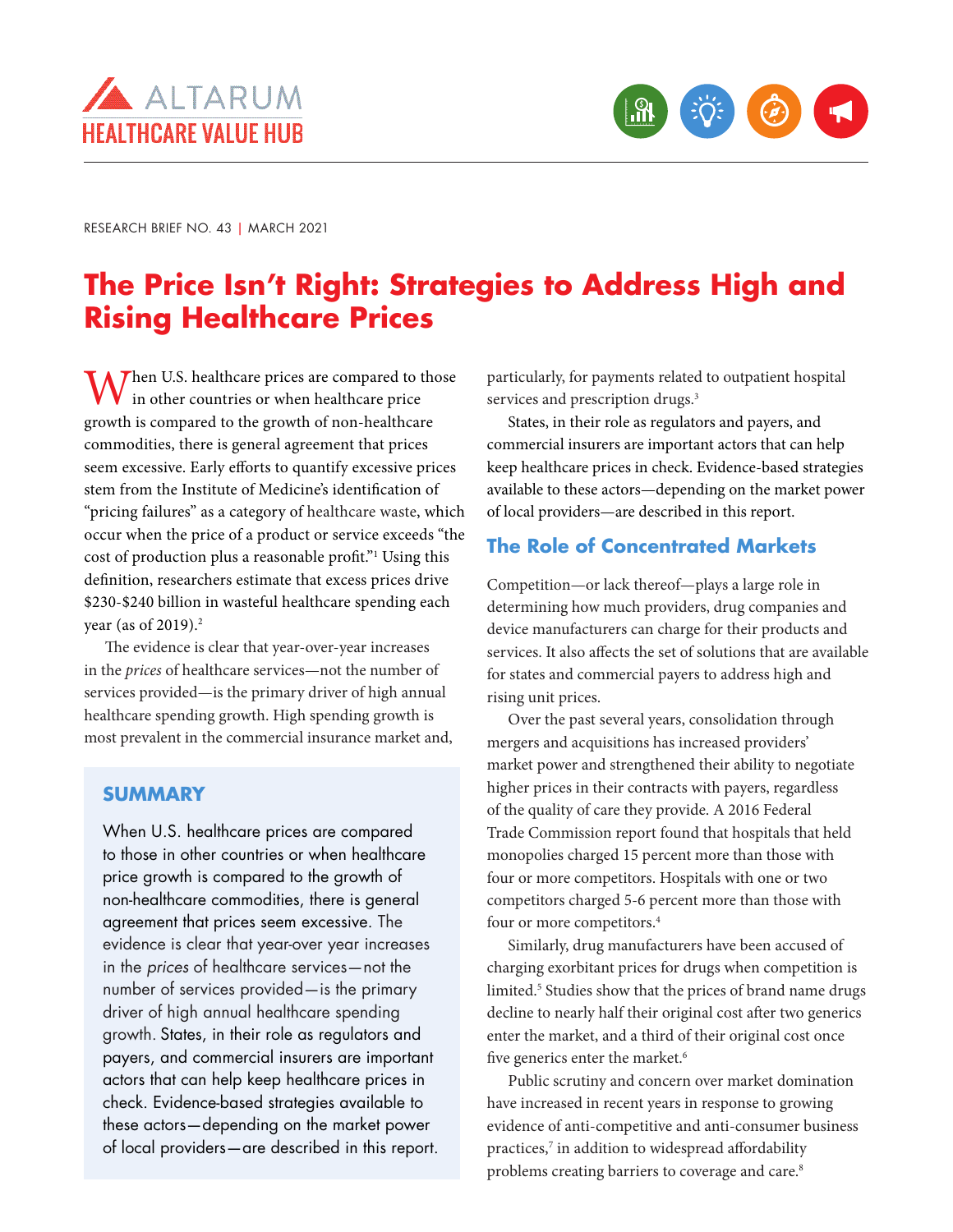# **Strategies to Address High Prices When Provider/Product Competition Exists**

Certain forms of price transparency-like peer comparisons and reference pricing-can lower prices when there are multiple competitors in a market. These strategies are effective because they single out high-priced providers, incentivizing them to lower their prices to better align with their competitors.

## **Peer Comparisons**

Provider "peer comparisons" are commonly employed to control unnecessary utilization, but anecdotal evidence suggests that they can motivate high-cost providers to lower their prices as well.<sup>9</sup> Prior to 2010, payments to New Hampshire's most expensive hospital exceeded those of its competitors by nearly 50 percent. The state's largest insurer had been unable to decrease prices due to the hospital's prominent reputation and loyal patient base, however, evidence of excessive prices—made public on the state's price transparency website—enabled the insurer to brand the hospital as a pricing outlier, garner public support and negotiate lower prices. Market observers testified that, despite limited public awareness of the price transparency tool, publicly identifying high-priced providers shifted the balance of power towards the state's insurers and narrowed price variation over time.10

## **Reference Pricing**

Reference pricing strives to contain healthcare costs by establishing a "reference price" that a payer will contribute towards the cost of a certain procedure. Patients are free to select their desired provider but are required to pay expenses in excess of the established amount. While the primary goal is to incentivize patients to seek care from lower- to moderately-priced providers, a now famous study from the California Public Employees' Retirement System (CalPERS) showed that high-priced providers of knee and hip replacement surgeries lowered their prices to meet the established rate in order to remain competitive.<sup>11</sup>

Public and private payers can increase the likelihood that the strategy will lower prices by focusing on

procedures that are routine, elective and non-urgent; are offered by many providers; have high variation in prices; have little variation in quality; and are widely identified as the appropriate mode of treatment for a particular condition.12 Additionally, resources should be provided to ensure that patients can easily locate high-quality providers meeting the reference price.

A potential limitation is that reference pricing—like other forms of price transparency—could cause lowprice providers to raise their prices to meet the market rate. However, this phenomenon has not been widely observed.13

*While consumer-facing price transparency tools help keep consumers safe in the market by allowing them to plan ahead for a medical expense, they have not been shown to put downward pressure on healthcare prices.*

## **Myth: Consumer-Facing Price Transparency and Payment Reform Suffice to Lower Excess Prices**

It is commonly argued that other strategies, such as consumer-facing price transparency and provider payment reform, suffice to lower excess prices. While consumerfacing price transparency tools help keep consumers safe in the market by allowing them to plan ahead for a medical expense, they have not been shown to put downward pressure on healthcare prices.<sup>14</sup> In fact, some patients perceive high prices as a sign of better quality, diluting the effectiveness of this approach.<sup>15</sup> Other factors-like insurance coverage that distances consumers from the cost of their care and trusted relationships between patients and their clinicians-also decrease the likelihood that consumers will make decisions based solely on cost. Similarly, little evidence supports the claim that provider payment reforms, such as pay-for-performance programs, lower healthcare prices. Rather, these programs typically seek to improve quality and/or address utilization problems, with mixed success.16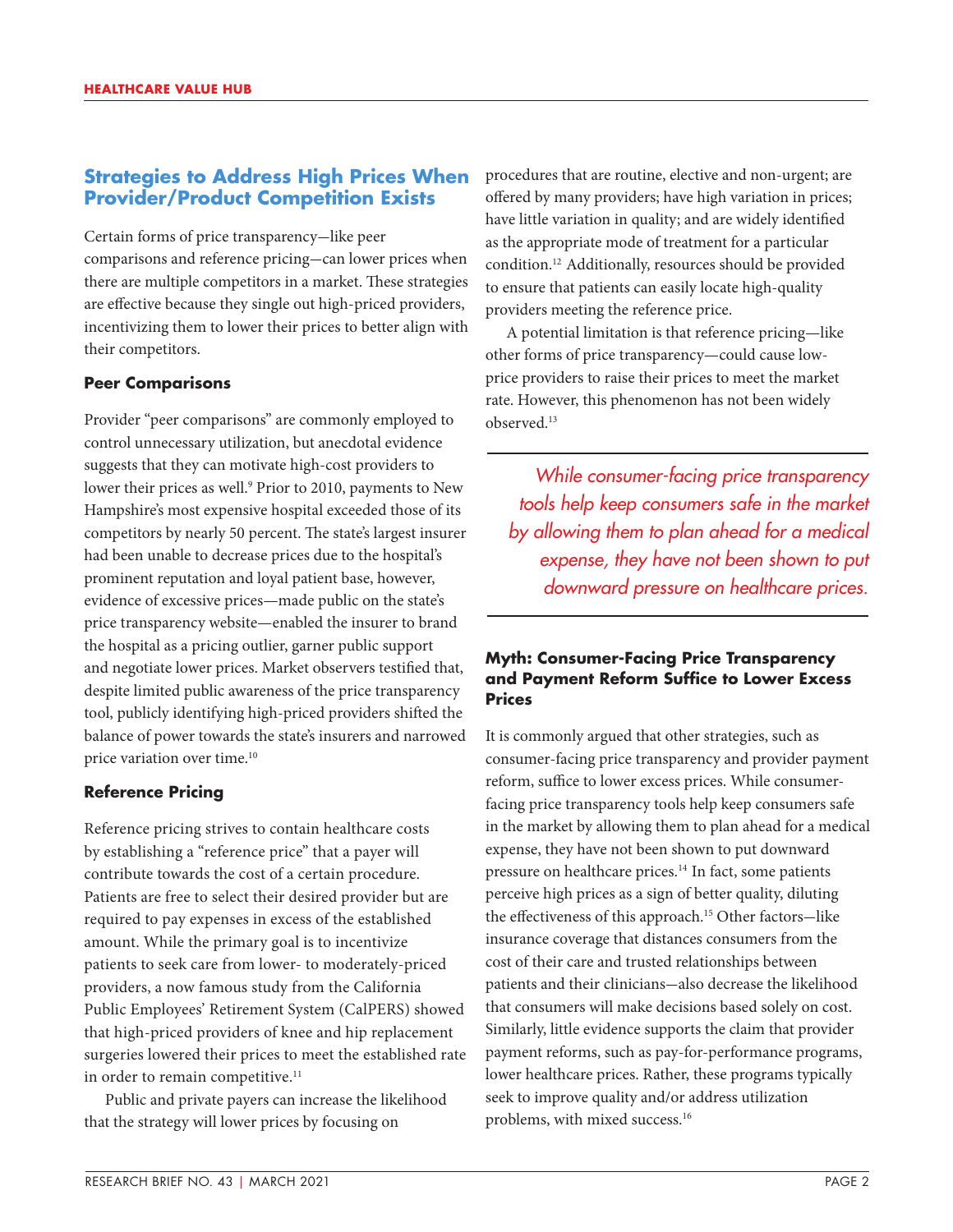## **Strategy in Action: Maryland's All-Payer Rate Setting System**

Maryland's hospital rate setting system is the last remaining example of a comprehensive rate setting approach. The state's Health Services Cost Review Commission sets uniform payment rates for *all payers* operating in the state, thus Medicare, Medicaid and commercial payers pay the same amounts for the services hospitals provide (see Figure 1). While the program has evolved significantly since its inception, studies show that cost per admission was well controlled under the original system. The state's average cost per admission-26 percent higher than the national average in 1976-was 2 percent lower than the national average by 2007. Maryland experienced the second lowest rate of per-admission cost growth compared to other states during this time.<sup>24,25</sup>

#### **Figure 1**

#### **Hospital Payment Rates: Maryland vs. Other States**



Sources: Analysis of 2013 medicare and commercial hospital payments by CBO (Tables 2 and 5): https://www.cbo.gov/system/files/115th-congress-2017-2018/workingpaper/52567-hospitalprices.pdf. Maryland estimate is the ratio of MD payments to US average from CMS Inpatient Charge Data FY 2014 (found here: https://www.cms.gov/ Research-Statistics-Data-and-Systems/Statistics-Trends-and-Reports/Medicare-Provider-Charge-Data/Inpatient2014.html*)*

# **Additional Considerations**

As demonstrated by the New Hampshire example on page 2, the presence of more than one provider in a market may not be enough to create price competition. The same holds true for the pharmaceutical industry, where "shadow pricing" occurs when lower-priced manufacturers increase the price of a drug to align with higher-priced competitors.<sup>17</sup> In these cases, states should look to the next set of solutions—strategies to lower prices when competition is scarce.

# **Strategies to Address High Prices When Provider/Product Competition Does Not Exist**

According to the Commonwealth Fund, approximately 90 percent of provider markets (including hospitals, specialists and primary care physicians) were either

highly or "super" concentrated as of 2017.<sup>18</sup> Given the link between consolidation and higher prices,<sup>19</sup> regulators and payers need solutions that do not rely on the threat of taking business away from a provider or product manufacturer. The following strategies show potential to (1) lower the price of a single service, (2) cap the price of a bundle of services or (3) limit price growth, even in situations when competition is scarce.

## **Strategies to Lower the Price of Individual Services**

#### *Tie Provider Payments to Medicare Rates*

Commercial sector prices are often compared to Medicare prices in order to gauge their reasonableness. Although imperfect, Medicare prices are a used as a benchmark because the program makes an effort to set prices based on the cost of production, plus a reasonable profit.<sup>20</sup>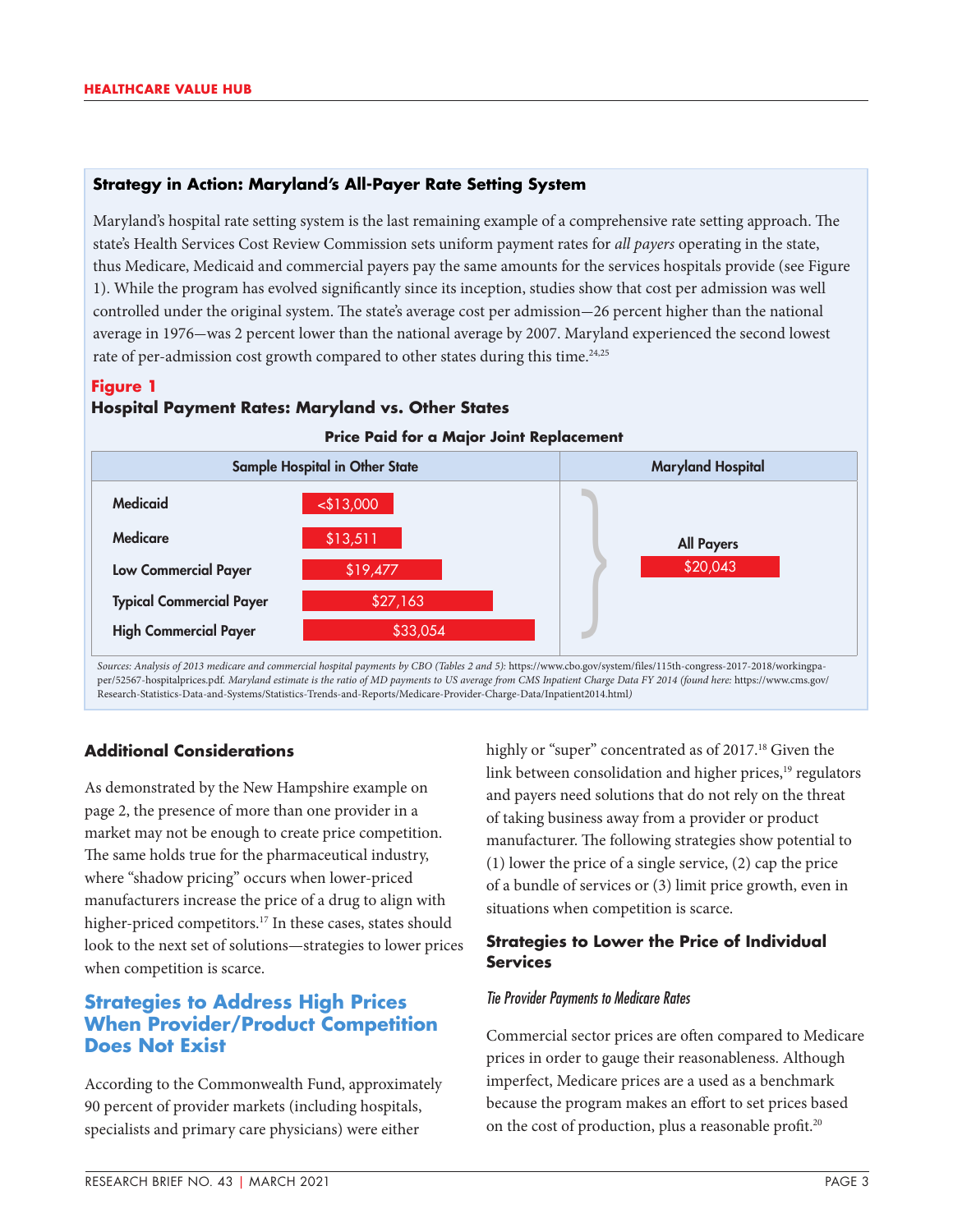| <b>WAYS THAT STATES CAN LIMIT PROVIDER PRICES IN CONSOLIDATED MARKETS</b>       | <b>STATES ENACTING</b> |
|---------------------------------------------------------------------------------|------------------------|
| Tie employee benefit plan payments to Medicare rates                            | MT, OR                 |
| All-payer rate setting                                                          | $MD*$                  |
| Anti-price gouging legislation                                                  | MD (attempted)         |
| Establish global budgets for hospitals                                          | MD, PA                 |
| Review and approve hospital budgets                                             | VT                     |
| Cap price growth as a condition of mergers/acquisitions                         | MA, among others       |
| Establish price controls on contracts between commercial insurers and providers | R <sub>l</sub>         |
| Establish a healthcare cost growth benchmark                                    | MA, VT, DE, RI, OR, CT |

\* Vermont's Green Mountain Care Board also has the authority to conduct all-payer rate setting but does not currently exercise this authority.

States can leverage their negotiating power as major employers to tie the prices that providers charge state employee health plans to Medicare rates. For example, Montana capped payment for all hospital services at an average of 234 percent of Medicare rates beginning in 2016, saving the state approximately \$15.6 million in the second year of implementation.<sup>21</sup>

#### *Hospital/Physician Rate Setting*

Hospital or physician rate setting is a process by which an authority, usually a state agency, establishes uniform rates for hospital or physician services and controls the growth of payment levels over time. Several statesincluding New York, Massachusetts, New Jersey, Maryland, Washington, Connecticut and West Virginiaexperimented with rate setting as a means of controlling healthcare price growth in the 1970s and 1980s, however only Maryland continues the practice today.22

Despite a decline in popularity, studies show that rate setting is a highly effective means of cost control, particularly when the programs account for volume growth that may develop in response to rate limits. Broad legislation that allows regulators flexibility to design and evolve the system over time; enforcement mechanisms such as penalties for non-compliance; and support from a broad coalition of stakeholders also contribute to the initiatives' success.<sup>23</sup>

#### *Anti-Price Gouging Legislation*

Pharmaceutical manufacturers and pharmacy benefit managers have come under fire for various practices that stifle competition and raise prices.<sup>26</sup> In recent years, several states have introduced legislation to prevent harmful, and even unethical, activities such as "pricegouging"—when a manufacturer uses its competitive advantage to charge unreasonably high prices for "essential off-patent or generic drugs." In May 2017, Maryland became the first state to pass such legislation (applicable only to generic drugs), which was struck down on constitutional grounds.27 In 2019, the U.S. Supreme Court declined to consider the Maryland Attorney General's appeal. No other state has passed similar legislation as of 2020.

## **Strategies to Cap the Price of a Bundle of Services**

#### *Global Budgets*

Global budgets are a payment model in which providers typically hospitals—are paid a prospectively set, fixed amount for the total number of inpatient, outpatient and emergency services provided annually. Hospitals are responsible for expenditures in excess of the set amount in addition to quality outcomes, thus creating an incentive to reduce unnecessary utilization and invest in prevention.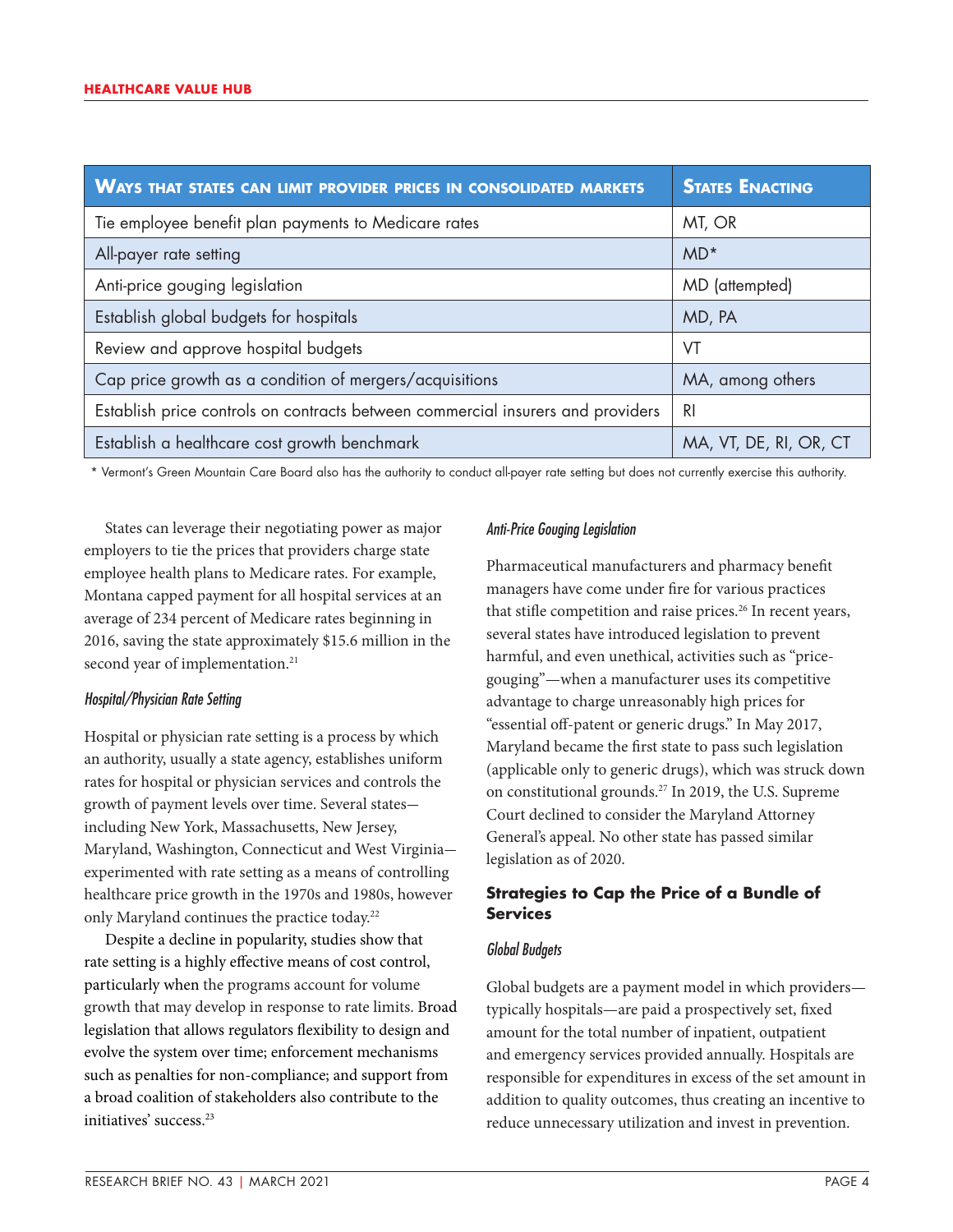Maryland has incorporated global budgets into its long-running all-payer rate setting program with notable success.<sup>28</sup> A 2019 evaluation showed that "the model reduced hospital costs [to the Medicare program] without shifting costs to other parts of the Maryland healthcare system outside the global budgets," producing \$975 million in savings to the Medicare program compared to a control group. Hospital expenditures for commercially insured patients also grew more slowly than the control group, however, the savings were offset by increased spending on professional services.<sup>29</sup>

Other states, like Pennsylvania, are now testing global budgets' effectiveness in a non-rate setting environment. Pennsylvania's plan differs from Maryland's in that it focuses exclusively on rural hospitals, which generally face limited competition due to provider shortages. As of late 2020, the Pennsylvania Rural Health Model has yet to be evaluated.30

#### **Strategies to Limit Price Growth**

#### *Review and Approve Hospital Budgets*

Vermont's legislature charged the Green Mountain Care Board (GMCB) with reviewing and approving hospital budgets as a mechanism to slow healthcare cost growth in 2012. Each year, the GMCB sets growth targets limiting the rate that hospitals' net patient revenue, chargemaster prices and fixed prospective payments (if applicable) are allowed to increase over the previous year.<sup>31</sup> The targets account for a number of factors, including community needs, service utilization and hospitals' overall financial health.<sup>32</sup>

Hospitals can request increases in the amount their budgets are allowed to grow. Increases may be permitted if the GMCB deems necessary, for example, if "extra money is needed to fulfill government mandates or if the expense meets other standards that the Board has set."<sup>33</sup> By law, the GMCB has strong enforcement authority to keep hospitals within their budgets, including the ability to impose financial penalties and take hospitals to court.

Prior to the hospital budget review, net patient revenue grew an average of 7.3% per year (from 2005-2013). Net patient revenue growth fell to an average of 4.0% per year after the practice began.<sup>34</sup> Differences in the budgets

hospitals have requested versus those approved range from over \$160,000 to \$17 million *per year*, generating significant savings for the state's healthcare payers, including consumers, over time.<sup>35</sup>

#### *Price Caps as a Condition of Healthcare Mergers*

Healthcare organizations typically argue that mergers improve efficiency and create economies-of-scale, improving quality and reducing costs, yet little reliable evidence supports this claim.<sup>36</sup> In fact, ample evidence demonstrates that healthcare mergers increase prices and that less competition leads to lower quality.<sup>37</sup>

States often place conditions on healthcare mergers in an attempt to mitigate potential anti-competitive effects.<sup>38</sup> These conditions, delivered in the form of consent decrees, may include prohibitions against raising prices above certain thresholds for a specified period of time. Evidence suggests that price caps as a condition of healthcare mergers are effective, but typically only in the near-term. Once the period of regulation is over, providers tend to increase their prices-reversing the desired effect.<sup>39</sup>

#### **Strategy in Action: Price Caps as a Condition of Healthcare Mergers**

The Massachusetts' Attorney General's office's Bureau of Health Care and Fair Competition negotiated a consent decree that included price caps, among other conditions, in Beth Israel Deaconess Medical Center's 2018 merger with Lahey Health.<sup>40</sup> The agreement prohibits the newly formed entity from increasing prices higher than the state's 3.1% healthcare cost growth benchmark each year for seven years. The Massachusetts Health Policy Commission estimates that the requirement will save more than \$1 billion over the regulated period.<sup>41</sup>

#### *Impose Price Controls on Contracts between Commercial Insurers and Providers*

Rhode Island's Office of the Insurance Commissioner created affordability standards in 2010 that imposed price controls on contracts between commercial insurers and providers. The price controls included annual price inflation caps (equal to the Medicare price index plus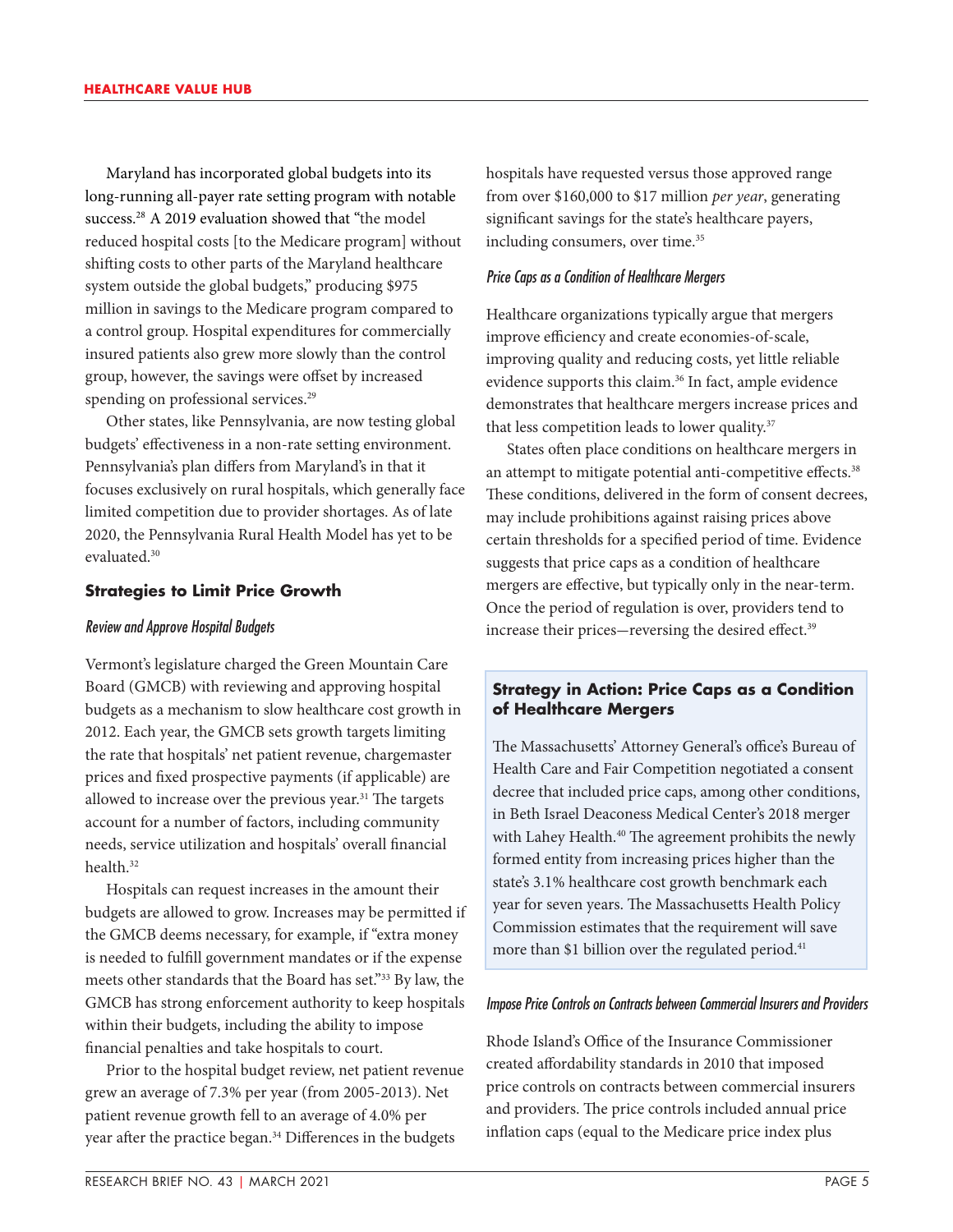1 percent) for inpatient and outpatient services and transitioned traditional hospital payments to valuebased payments offering a fixed fee for a given type of diagnosis and inpatient stay. A 2019 study published in *Health Affairs* found that the price controls contributed to a decline in total spending growth and out-of-pocket spending from 2007 to 2016.<sup>42</sup>

#### *Establish a Healthcare Cost Growth Benchmark*

Some states have established statewide spending targets (also known as benchmarks) to constrain total hospital or healthcare spending growth.<sup>43</sup> Massachusetts was the first state to create a total healthcare spending benchmark in 2012 and a few others-Vermont, Delaware, Rhode Island, Oregon and Connecticut-have followed suit. While data from Massachusetts shows that even voluntary targets can reign in healthcare spending growth,<sup>44</sup> mandatory targets may be even more impactful. Complementary quality benchmarks, such as those established in Delaware, are also important to ensure that efforts to reduce spending growth do not negatively impact health outcomes.

**Note**: Monitoring growth in *spending*, as opposed to growth in *prices*, allows states to assess trends in utilization over time. This is important because providers can maintain or reduce their prices for particular services, but increase the number of services provided, to generate more revenue. The provision of unnecessary services contributes to wasteful spending on behalf of patients, insurers and employers.45

# **Conclusion**

Researchers, policymakers and consumer advocates have long been aware that healthcare prices are not commensurate with the quality of care and outcomes we receive. High and rising prices strain state and federal budgets, crowding out other important investments, and financially burden consumers through increased health insurance premiums, cost-sharing, taxes and wages diverted to fund employer-sponsored insurance. Moreover, a significant portion of consumers report delaying or forgoing needed care due to cost, undermining the fundamental mission of a system intended to support health.

As competition ceases to effectively deter excess prices, states must increase their reliance on price controls to rein in high and rising healthcare costs, while keeping a close eye on healthcare utilization and quality. This brief highlights promising strategies from across the country to advance knowledge sharing between states.

#### **Notes**

- 1. Yong, Pierre L., Robert S. Saunders, and LeighAnne Olsen (Eds.), *[The Healthcare Imperative: Lowering Costs](https://www.ncbi.nlm.nih.gov/pubmed/21595114)  [and Improving Outcomes](https://www.ncbi.nlm.nih.gov/pubmed/21595114)*, National Academies Press, Washington, D.C. (2010).
- 2. Shrank, William H., Teresa L. Rogstad, and Natasha Parekh, "[Waste in the US Health Care System: Estimated Costs and](https://jamanetwork.com/journals/jama/article-abstract/2752664)  [Potential for Savings,](https://jamanetwork.com/journals/jama/article-abstract/2752664)" *JAMA*, Vol. 322, No. 15 (Oct. 15, 2019).
- 3. Health Care Cost Institute, *[2018 Health Care Cost and](https://healthcostinstitute.org/images/pdfs/HCCI_2018_Health_Care_Cost_and_Utilization_Report.pdf)  [Utilization Report](https://healthcostinstitute.org/images/pdfs/HCCI_2018_Health_Care_Cost_and_Utilization_Report.pdf)*, Washington, D.C. (Feb. 2020).
- 4. "FTC: Hospital Mergers and Acquisitions May Create Monopolies," *RevCycleIntelligence*, [https://](https://revcycleintelligence.com/news/ftc-hospital-mergers-and-acquisitions-may-create-monopolies) [revcycleintelligence.com/news/ftc-hospital-mergers-and](https://revcycleintelligence.com/news/ftc-hospital-mergers-and-acquisitions-may-create-monopolies)[acquisitions-may-create-monopolies](https://revcycleintelligence.com/news/ftc-hospital-mergers-and-acquisitions-may-create-monopolies) (accessed on Nov. 9, 2020).
- 5. Krishnan, Sunita, *[Prescription Drug Competition Hampered](https://www.healthcarevaluehub.org/advocate-resources/publications/prescription-drug-competition-hampered-policies-barriers-and-delay-tactics/)  [by Policies, Barriers and Delay Tactics](https://www.healthcarevaluehub.org/advocate-resources/publications/prescription-drug-competition-hampered-policies-barriers-and-delay-tactics/)*, Altarum Healthcare Value Hub, Washington, D.C. (December 2017).
- 6. Kaiser Health News, *Government-Protected 'Monopolies' Drive Drug Prices Higher, Study Says*, [https://khn.org/news/](https://khn.org/news/government-protected-monopolies-drive-drug-prices-higher-study-says/) [government-protected-monopolies-drive-drug-prices](https://khn.org/news/government-protected-monopolies-drive-drug-prices-higher-study-says/)[higher-study-says/](https://khn.org/news/government-protected-monopolies-drive-drug-prices-higher-study-says/) (accessed on Jan. 4, 2021).
- 7. Examples of anti-consumer practices by providers include suing patients and garnishing wages to collect unpaid medical bills and claiming possession of bail money after sued patients are jailed for failing to appear in court. See: Simmons-Duffin, Selena, *[When Hospitals Sue For Unpaid](https://www.npr.org/sections/health-shots/2019/06/25/735385283/hospitals-earn-little-from-suing-for-unpaid-bills-for-patients-it-can-be-ruinous)  [Bills, It Can Be 'Ruinous' For Patients](https://www.npr.org/sections/health-shots/2019/06/25/735385283/hospitals-earn-little-from-suing-for-unpaid-bills-for-patients-it-can-be-ruinous)*, NPR, Washington, D.C. (June, 25, 2019); ["You Wouldn't Think You'd Go to](https://www.cbsnews.com/news/coffeyville-kansas-medical-debt-county-in-rural-kansas-is-jailing-people-over-unpaid-medical-debt/)  [Jail Over Medical Bills": County in Rural Kansas is Jailing](https://www.cbsnews.com/news/coffeyville-kansas-medical-debt-county-in-rural-kansas-is-jailing-people-over-unpaid-medical-debt/)  [People Over Unpaid Medical Debt,](https://www.cbsnews.com/news/coffeyville-kansas-medical-debt-county-in-rural-kansas-is-jailing-people-over-unpaid-medical-debt/) CBS News, New York, N.Y. (Feb. 9, 2020).
- 8. In many states, a majority of residents report having one or more healthcare affordability burdens in the past 12 months, including inability to afford coverage, rationing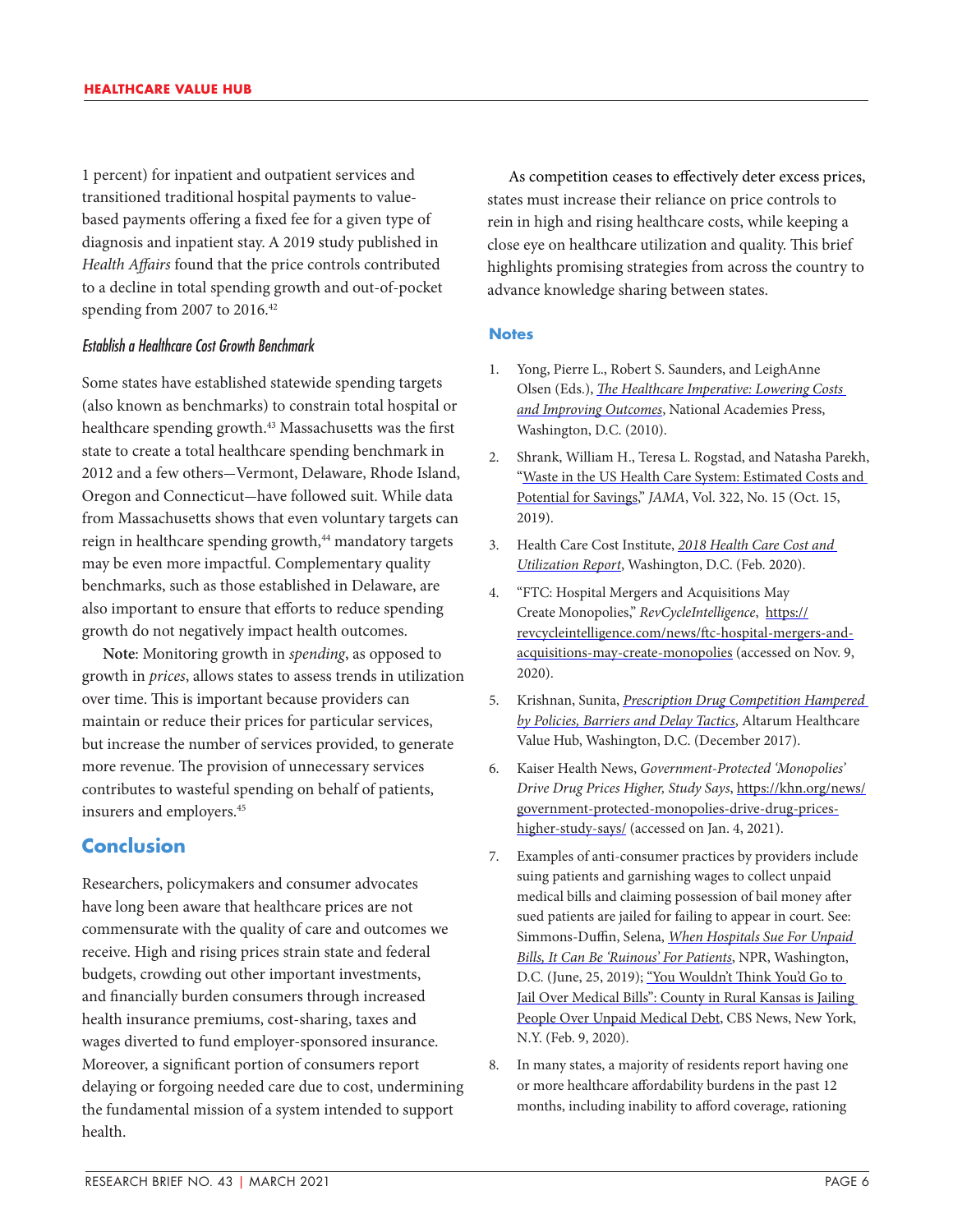healthcare due to cost, or receiving care but being unable to afford the resulting medical bills. For more information, see: Altarum Healthcare Value Hub, [Consumer Healthcare](https://www.healthcarevaluehub.org/advocate-resources/consumer-healthcare-experience-state-survey)  [Experience State Survey,](https://www.healthcarevaluehub.org/advocate-resources/consumer-healthcare-experience-state-survey) Washington, D.C. (2020).

- 9. Hunt, Amanda, *[Non-Financial Provider Incentives: Looking](https://www.healthcarevaluehub.org/advocate-resources/publications/non-financial-provider-incentives-looking-beyond-provider-payment-reform/%C2%A0)  [Beyond Provider Payment Reform](https://www.healthcarevaluehub.org/advocate-resources/publications/non-financial-provider-incentives-looking-beyond-provider-payment-reform/%C2%A0)*, Altarum Healthcare Value Hub, Washington, D.C. (February 2018).
- 10. Quincy, Lynn, and Amanda Hunt, *[Revealing the Truth about](https://www.healthcarevaluehub.org/advocate-resources/publications/revealing-truth-about-healthcare-price-transparency/%C2%A0)  [Healthcare Price Transparency](https://www.healthcarevaluehub.org/advocate-resources/publications/revealing-truth-about-healthcare-price-transparency/%C2%A0)*, Altarum Healthcare Value Hub, Washington, D.C. (June 2018).
- 11. Robinson, James, and Timothy Brown, *[Evaluation of](https://www.kff.org/wp-content/uploads/sites/2/2014/05/reference-pricing-california-berkeley.pdf)  [Reference Pricing: Final Report](https://www.kff.org/wp-content/uploads/sites/2/2014/05/reference-pricing-california-berkeley.pdf)*, letter to David Cowling of CalPERS (May 15, 2013).
- 12. Slevin, Geraldine, and Julie Silas, *[Creating a Consumer-](https://consumersunion.org/wp-content/uploads/2014/08/Reference_pricing_principles_814.pdf)[Friendly Reference Pricing Program](https://consumersunion.org/wp-content/uploads/2014/08/Reference_pricing_principles_814.pdf)*, Consumers Union, Yonkers, N.Y. (Aug. 2014).
- 13. Altarum Healthcare Value Hub, *Reference Pricing*, [https://](https://www.healthcarevaluehub.org/improving-value/browse-strategy/reference-pricing/) [www.healthcarevaluehub.org/improving-value/browse](https://www.healthcarevaluehub.org/improving-value/browse-strategy/reference-pricing/)[strategy/reference-pricing/](https://www.healthcarevaluehub.org/improving-value/browse-strategy/reference-pricing/) (accessed on Oct. 18, 2018). See also: Quincy and Hunt (June 2018).
- 14. Quincy and Hunt (June 2018).
- 15. A 2016 survey conducted by Public Agenda showed that a substantial minority of consumers conflated price and quality; those who had compared prices before getting care were more likely to think that higher prices are related to higher quality care. See: Philips, Katherine, David Schleifer, and Carolin Hagelskamp, ["Most Americans Do Not Believe](https://www.ncbi.nlm.nih.gov/pmc/articles/PMC5029784/)  [That There is an Association Between Health Care Prices](https://www.ncbi.nlm.nih.gov/pmc/articles/PMC5029784/)  [and Quality of Care](https://www.ncbi.nlm.nih.gov/pmc/articles/PMC5029784/)," *Health Affairs*, Vol. 35, No. 4 (April 2016).
- 16. Altarum Healthcare Value Hub, *Pay for Performance (P4P)*, [https://www.healthcarevaluehub.org/improving-value/](https://www.healthcarevaluehub.org/improving-value/browse-strategy/pay-performance-p4p) [browse-strategy/pay-performance-p4p](https://www.healthcarevaluehub.org/improving-value/browse-strategy/pay-performance-p4p) (accessed on Jan. 5, 2021).
- 17. Krishnan (Deccember 2017).
- 18. Additionally, researchers found that providers' bargaining power exceeded insurers' in 58.4 percent of the markets studied, whereas insurers' bargaining power exceeded that of providers in only 5.8 percent of the markets studied. See: Fulton, Brent D., Daniel R. Arnold and Richard M. Scheffler, *[Market Concentration Variation of Health Care](https://www.commonwealthfund.org/blog/2018/variation-healthcare-provider-and-health-insurer-market-concentration)  [Providers and Health Insurers in the United States](https://www.commonwealthfund.org/blog/2018/variation-healthcare-provider-and-health-insurer-market-concentration)*, The Commonwealth Fund, New York, N.Y. (July 30, 2018).
- 19. Cooper, Zack, et al., "The Price Ain't Right? Hospital Prices [and Health Spending on the Privately Insured](https://pubmed.ncbi.nlm.nih.gov/32981974/)," *Quarterly*

*Journal of Economics*, Vol. 134, No. 1 (February 2019). See also: Dafny, Leemore, Kate Ho, and Robin S. Lee, "[The Price](https://onlinelibrary.wiley.com/doi/abs/10.1111/1756-2171.12270)  [Effects of Cross-Market Mergers: Theory and Evidence](https://onlinelibrary.wiley.com/doi/abs/10.1111/1756-2171.12270)  [from the Hospital Industry](https://onlinelibrary.wiley.com/doi/abs/10.1111/1756-2171.12270)," *The Rand Journal of Economics*, Vol. 50, No. 2 (April 10, 2019).

- 20. Whether Medicare prices are an appropriate benchmark for rate setting is debated. The Hub's *Medicare Rates as a Benchmark: Too Much, Too Little or Just Right?* explores the pros and cons of this approach: Bhatnagar, Sabah, *[Medicare Rates as a Benchmark: Too Much, Too Little or Just](https://www.healthcarevaluehub.org/advocate-resources/publications/medicare-rates-benchmark-too-much-too-little-or-just-right)  [Right?](https://www.healthcarevaluehub.org/advocate-resources/publications/medicare-rates-benchmark-too-much-too-little-or-just-right)*, Altarum Healthcare Value Hub, Washington, D.C. (February 2020).
- 21. Appleby, Julie, ["'Holy Cow' Moment Changes How](https://khn.org/news/holy-cow-moment-changes-how-montanas-state-health-plan-does-business/)  [Montana's State Health Plan Does Business,](https://khn.org/news/holy-cow-moment-changes-how-montanas-state-health-plan-does-business/)" *Kaiser Health News* (June 20, 2018).
- 22. Murray, Robert, and Robert A. Berenson, *[Hospital Rate](https://www.urban.org/sites/default/files/publication/73841/2000516-Hospital-Rate-Setting-Revisited.pdf)  [Setting Revisited](https://www.urban.org/sites/default/files/publication/73841/2000516-Hospital-Rate-Setting-Revisited.pdf)*, Urban Institute, Washington, D.C. (November 2015).
- 23. Ibid.
- 24. Murray, Robert, ["Setting Hospital Rates to Control Costs](https://www.healthaffairs.org/doi/full/10.1377/hlthaff.28.5.1395)  [and Boost Quality: The Maryland Experience](https://www.healthaffairs.org/doi/full/10.1377/hlthaff.28.5.1395)," *Health Affairs*, Vol. 28, No. 5 (September/October 2009).
- 25. Maryland's all-payer system has evolved drastically since 2007, starting with the introduction and expansion of global payments in 2008 and 2014.
- 26. Altarum Healthcare Value Hub, *High Drug Spending: What's the Prescription?*, [https://www.healthcarevaluehub.org/](https://www.healthcarevaluehub.org/advocate-resources/high-drug-spending/) [advocate-resources/high-drug-spending/](https://www.healthcarevaluehub.org/advocate-resources/high-drug-spending/) (accessed on Oct. 18, 2018).
- 27. The 4th circuit court overturned the law on the grounds that it "regulates trade that happens beyond Maryland's borders, and so is prohibited by the so-called dormant commerce clause." See: Duncan, Ian, "[Maryland](https://www.baltimoresun.com/maryland/bs-md-drug-price-gouging-unconstitutional-20180413-story.html)  [Law Against Price-Gouging by Drug Companies is](https://www.baltimoresun.com/maryland/bs-md-drug-price-gouging-unconstitutional-20180413-story.html)  [Unconstitutional, Appeals Court Rules](https://www.baltimoresun.com/maryland/bs-md-drug-price-gouging-unconstitutional-20180413-story.html)," *The Baltimore Sun* (April 13, 2018).
- 28. Johnson, et al. (May 2020).
- 29. Haber, Susan, et al., *[Evaluation of the Maryland All-Payer](https://downloads.cms.gov/files/md-allpayer-finalevalrpt.pdf)  [Model, Volume 1: Final Report](https://downloads.cms.gov/files/md-allpayer-finalevalrpt.pdf)*, RTI International, Waltham, M.A. (Nov. 2019).
- 30. Centers for Medicare & Medicaid Services, *[Pennsylvania](https://innovation.cms.gov/innovation-models/pa-rural-health-model)  [Rural Health Model](https://innovation.cms.gov/innovation-models/pa-rural-health-model)* (Jan. 16, 2020). See also: Centers for Medicare & Medicaid Services, *[Fact Sheet: Pennsylvania](https://www.cms.gov/newsroom/fact-sheets/pennsylvania-rural-health-model)  [Rural Health Model](https://www.cms.gov/newsroom/fact-sheets/pennsylvania-rural-health-model)* (Sept. 18, 2020).